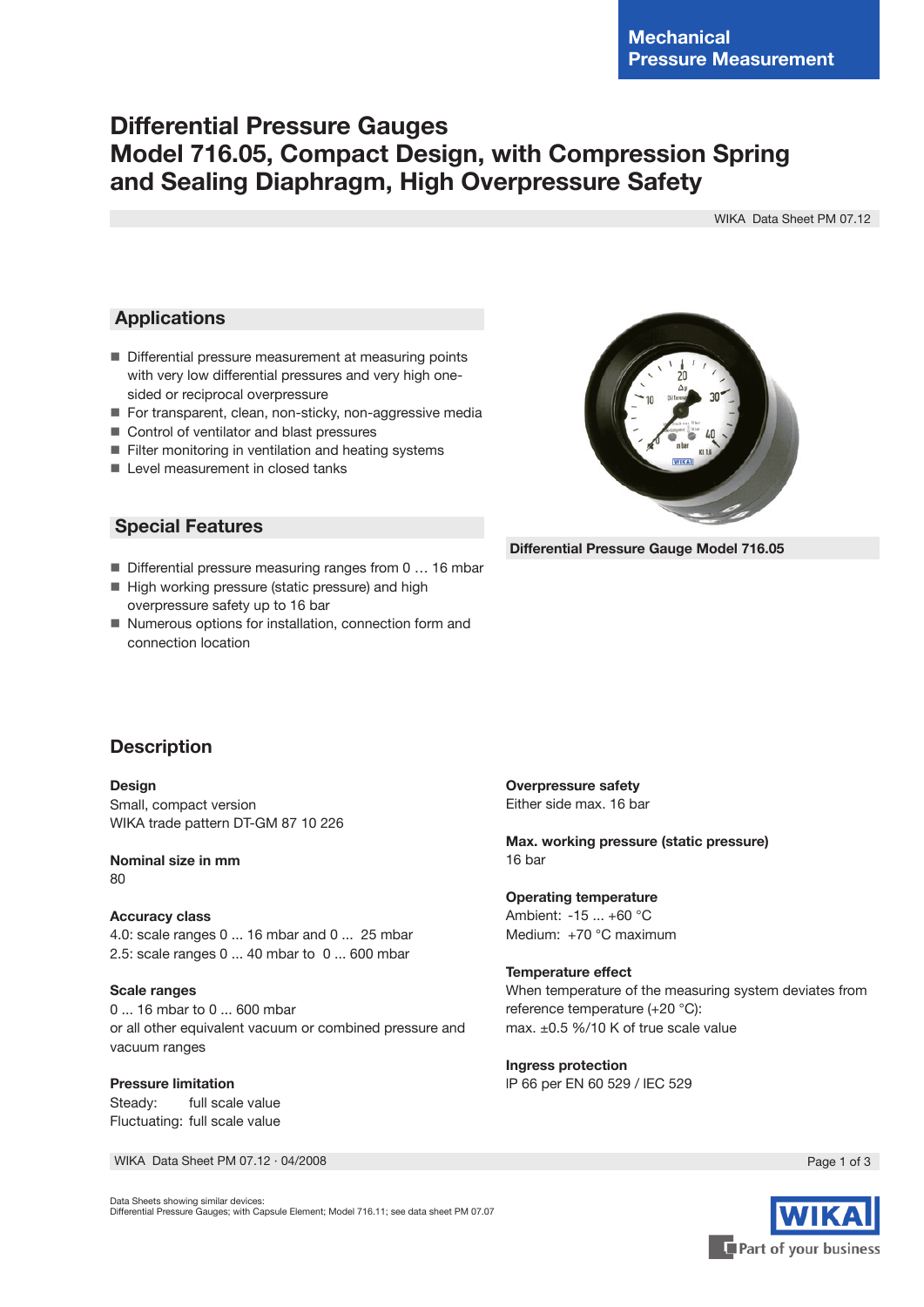## **Design and operating principle**

- **Pressure retaining case interior with rolled diaphragm** (secondary pressure element) and metal spring elements (primary pressure element)
- $\blacksquare$  Media chamber  $\oplus$  and  $\ominus$  separated by the rolled diaphragm
- **Pressure differential between**  $\oplus$  **and**  $\ominus$ **-side deflects the** rolled diaphragm in an axial direction against the spring elements
- The deflection is transmitted by a connecting rod to the movement
- Overpressure safety is provided by metal bolsters resting against the elastic rolled diaphragm

#### **Mounting**

according to affixed symbols,  $\oplus$  high pressure,  $\ominus$  low pressure

#### **Mounting by means of**

Rigid tailpipes

## **Options**

- $\blacksquare$  Triangular bezel with mounting devices for panel mounting
- Panel or surface mounting flange (steel, black)
- Connections lateral mount
- **Pressure connections male (wetted)**
- Scale ranges  $< 0$  ... 16 mbar and  $> 0$  ... 600 mbar (please inquire)
- Overpressure safety > 16 bar
- $\blacksquare$  Max. working pressure (static pressure) > 16 bar

## **Standard version**

**Process connections (wetted)** Lower or back mount,  $2 \times G$  % (female)

**Case (wetted)** Aluminium, black, pressure retaining

**Ring** Aluminium, black

**Pressure element (wetted)** Spring element stainless spring steel

**Pressure chamber separating diaphragm (wetted)** Rolled diaphragm, silicone rubber

**Sealings (wetted) NBR** 

**Movement (wetted)** Cu-alloy, wear parts argentan

**Dial (wetted)** Aluminium, white, black lettering

**Pointer (wetted)** Aluminium, black

**Window (wetted)** Glass

**Weight** 0.64 kg



#### **Standard version**

Lower mount



Back mount